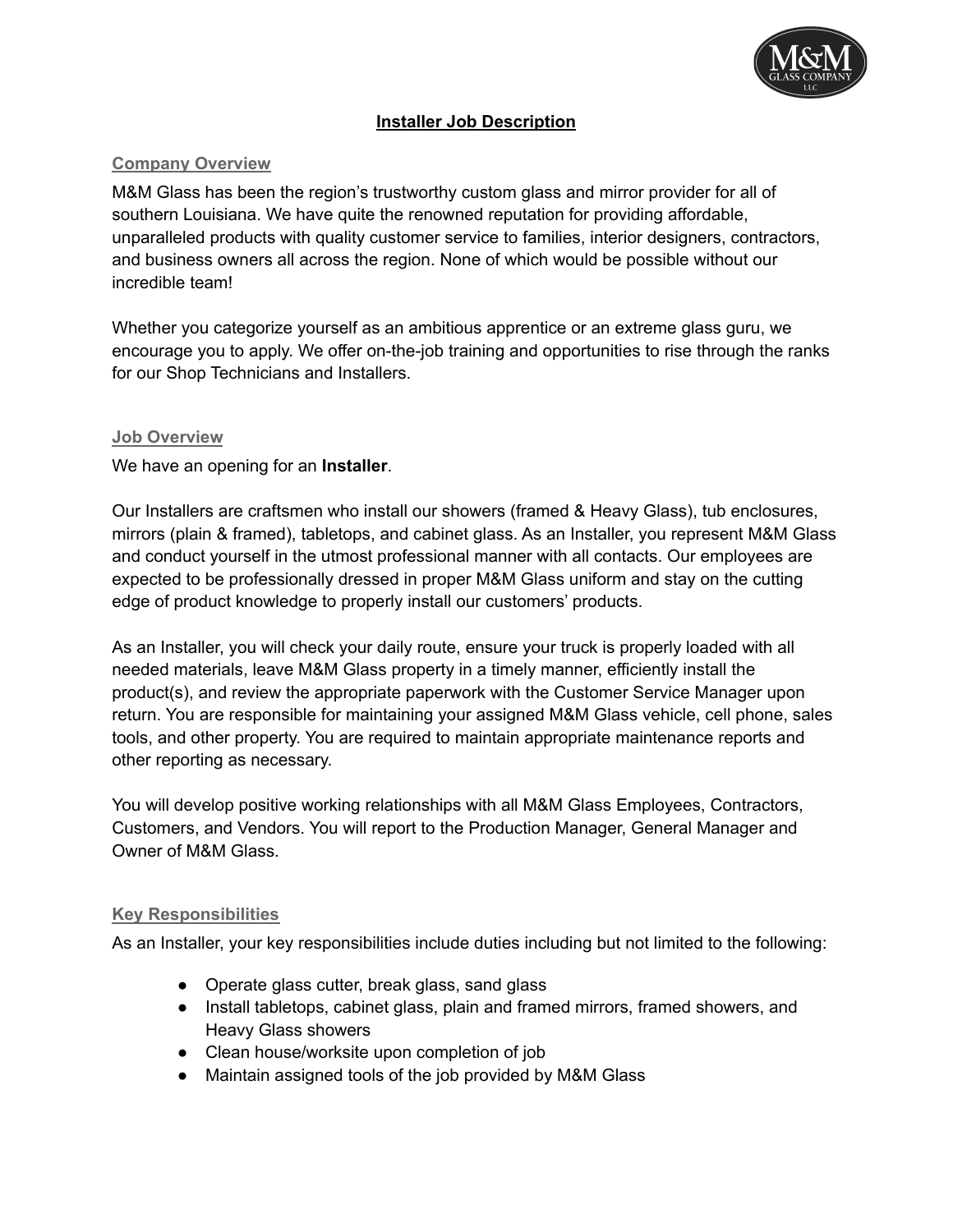- Maintain assigned truck maintenance checklist and appropriate reports to keep track of condition of truck provided by M&M Glass
- Load assigned truck with all materials necessary for completion of each job
- Effectively communicate with all contacts in a positive, respectful, timely manner to all business contacts
- Assures all written communication accurately portrays the intentions of the salesperson and client to other M&M employees
- Wash truck once per week
- Ensure the Shop Technician cleans the truck out daily upon return
- Effectively mentors/trains Shop Technicians on all functions above

## **Job Requirements**

- Must be able to accurately read a tape measure, use a laser level and use the appropriate math for calculating (adding and subtracting fractions) in a timely manner
- Lift and carry, and handle glass up to 70 lbs in a safe manner
- Able to walk, climb stairs, climb ladders
- Wear safety equipment at all appropriate times when handling glass products.
- Follows M&M Glass safety procedures rules & regulations
- Arrives on time for work. Departs once all work is completed
- Abide by the approved uniform policy of M&M Glass
- Manages work time in a fashion that ensures all company needs and goals are met
- Maintains secrecy with regards to all M&M Business, Sales, and Marketing strategies and practices

# **Preferred Qualifications**

- High School Diploma or GED
- $\bullet$  25 + years of age

# **Benefits**

The spirit of the below policies and benefits is to ensure a balance between home and work life.

- Paid vacations *and* holidays
	- Time off, including vacation, must be requested at least two weeks in advance
	- Time off is granted based on availability
	- Receiving prior approval for additional time off may be considered by talking in advance to the [REPORTING MANAGER- General Manage, Production Manager, Customer Service Manager, Sales Manager]
- Great hours
	- The scheduled report time is 6:30 AM and end time is 3:30 PM
	- Installers are NOT docked for time spent on lunch
	- There may be exceptions to hours based on early installs with lengthy travel times.